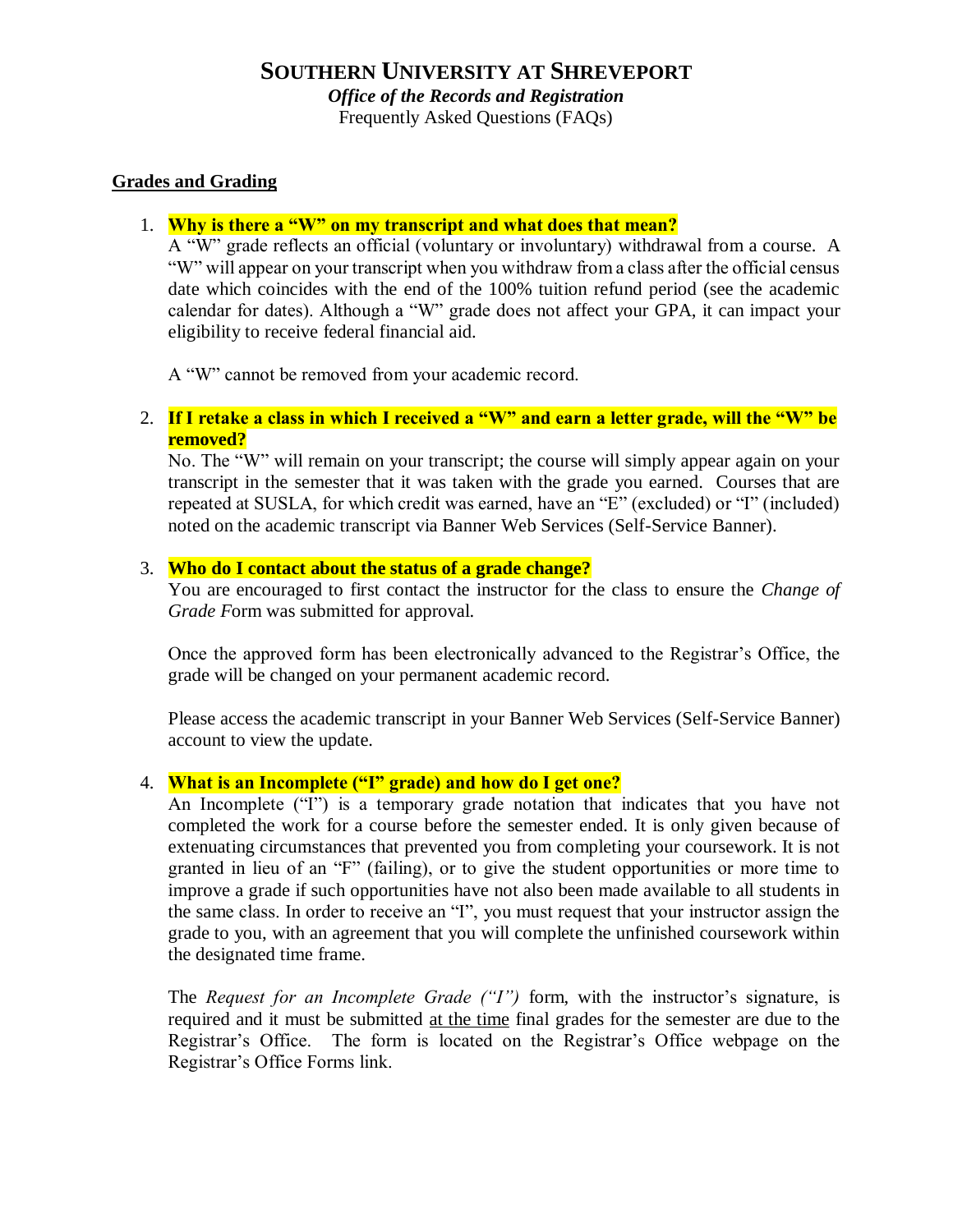The standard window for replacing an incomplete grade starts at the end of the semester in which the "I" grade was received and closes six weeks into the consecutive full semester. If the work is not completed within the designated time frame, the grade in the course automatically becomes an "F". The grade of "I" (Incomplete) shall be neutral in the calculation of the grade point average. A grade of incomplete must be changed to a permanent grade by the instructor within the time limit specified by submitting the Grade Change Form to the Registrar's Office.

Delinquent Grade Change Forms will not be processed without the approval of the Vice Chancellor for Academic Affairs and Workforce Development. If the *Request for an Incomplete Grade ("I")* form is not submitted as required, the "I" grade will be automatically converted to an "F".

# 5. **How can I have an Incomplete ("I" grade ) changed to a letter grade?**

Once the work is completed and graded, the instructor must submit an approved *Change of Grade Form*, with supporting documentation, to the Registrar's Office for processing.

# 6. **Does the university mail grades?**

No. If you require an official copy of your grade report, you are encouraged to either order your official transcript online or access your academic (unofficial) transcript in Banner Web Services (Self-Service Banner) by completing the appropriate steps below:

### *Official Transcript*

Southern University at Shreveport has collaborated with Credentials Solutions to accept online transcript orders.

Students and alumni are able to order official transcripts 24 hours a day, 7 days a week. Transcripts can be sent electronically or mailed in hard copy.

Please use the link below to place your order. <https://www.credentials-inc.com/CGI-BIN/dvcgitp.pgm?ALUMTRO007686>

Should you have questions about the status of your request, please contact Credentials Solutions Customer Support at 1-847-716-3005.

### *Unofficial Transcript*

- 1. Visit [www.susla.edu.](http://www.susla.edu/)
- 2. Click on Log Into Banner (located under the SUSLA News section)
- 3. Click on "*Enter Secure Area*" using your SUS email account credentials (the first option) or using your ID number and PIN (the last option).
- 4. Enter your credentials
	- a. Your User ID is your SUSLA Banner ID # or your social security number
	- b. If you have not changed your PIN, it is your 6-digit date of birth (MMDDYY)
	- c. If you can't remember your PIN, click Forgot PIN? to answer your security question. If this fails, submit a PIN reset request to the Registrars' Office at [registraroffice@susla.edu](mailto:registraroffice@susla.edu) and include your name and ID number in the communication.
- 5. Click "*Login*"
- 6. Click on "*Student*"